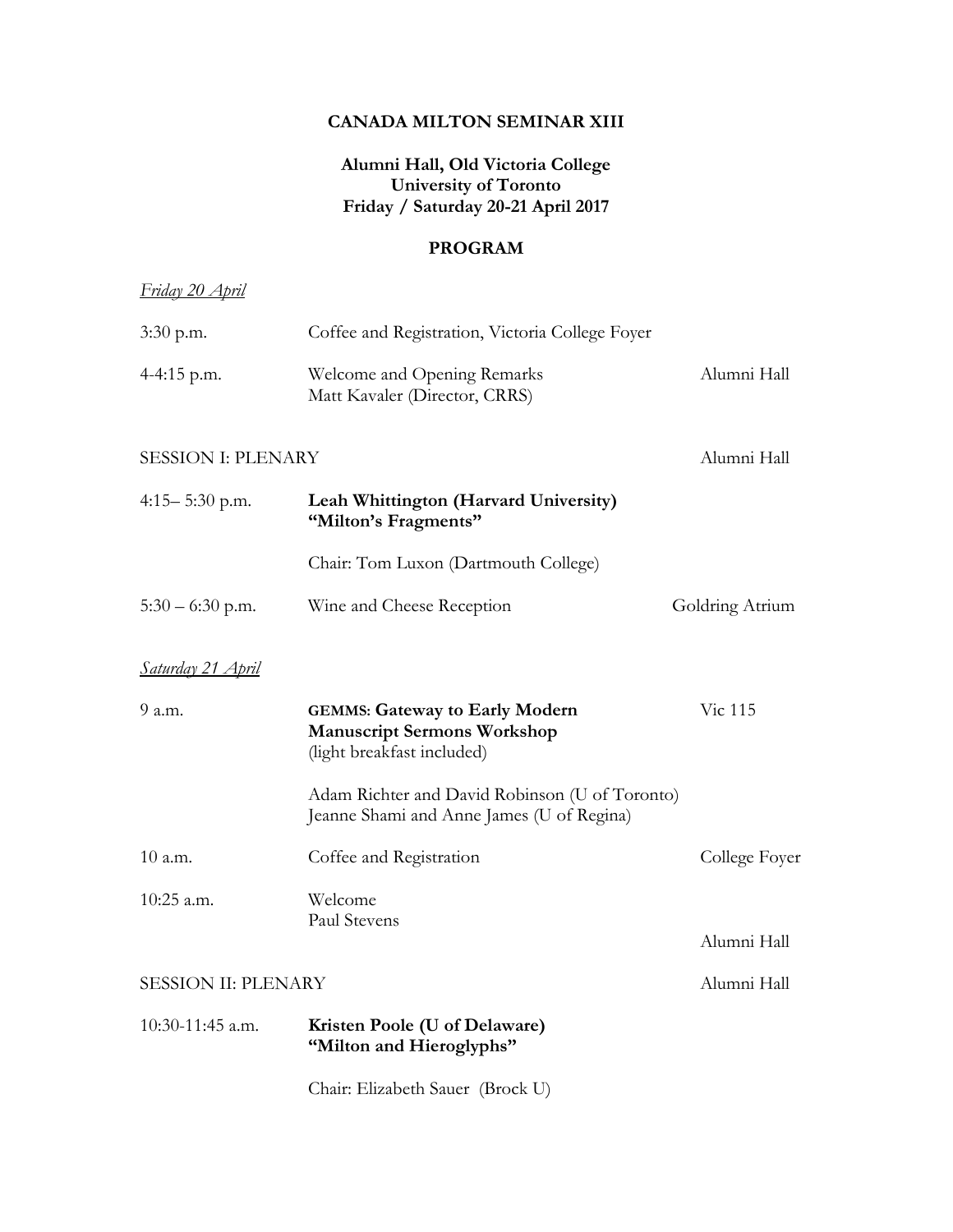11:45-12 a.m. Coffee

1:15-2 p.m. Lunch

SESSION III: PLENARY Alumni Hall

12 – 1: 15 p.m. **Blair Hoxby (Stanford University) "Baroque Tragedy"** Chair: Nicholas von Maltzahn (U of Ottawa) SESSION IV: CONCURRENT SESSIONS 2-3:30 p.m. (A) Old Victoria College Room 101

> **Erin Murphy (Boston U) "Rude Milton: Sexuality, Secularism, and the Politics of Queer Reading"**

**Ryan Netzley (Southern Illinois University) "Speculative Praise: Milton, Herrick, and the Value of Encomia"**

Chair: Kathy Acheson ( U of Waterloo)

(B) Old Victoria College Room 115

## **Lee Morrissey (Clemson University) "Milton and the Forms of Modernity."**

**Madeline Bassnett (Western U) "Cooking with the Devils in** *Paradise Lost***"**

Chair: John Leonard (Western U)

3:30-45 p.m. Coffee break Old Victoria College Foyer

#### SESSION V: PLENARY Alumni Hall

3:45-4:45 p.m. **John Rumrich (U of Texas at Austin) "On Satan's Flight through Chaos: Does God play Dice with the Universe?"**